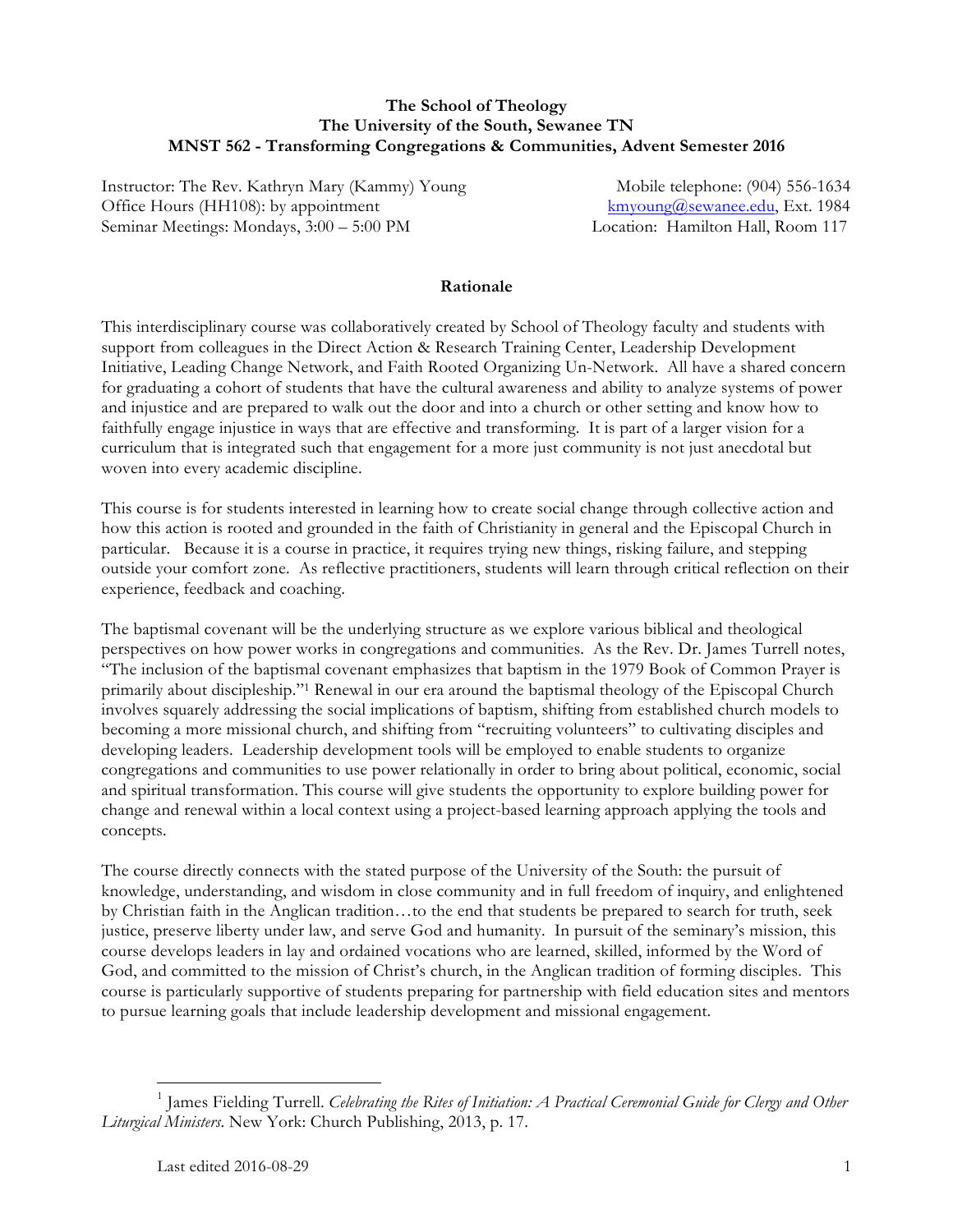In this course, students have the opportunity to practice leadership through enabling members of a congregation or community to work together to achieve specific outcomes in the pursuit of a shared purpose by the end of the semester. Students learn six core leadership practices for Christian discipleship: mentoring in spiritual practices, building committed relationships; using narrative to translate values into the capacity for agency; turning resources into power by strategizing; turning intentions into effective action; and structuring organization so as to develop leadership, engage people, and achieve goals within biblical and theological framework.

## **Objectives**

Upon completion of this course, the student will be:

- 1. Alert to injustice and the economic, religious and political systems of society that perpetuate it, critiquing them from a faith perspective;
- 2. Able to lead transformational change through collective action grounded in the baptismal covenant of the Episcopal Church;
- 3. Equipped with theological and leadership skills to build the capacity of one's self and others to achieve shared purpose in the face of uncertainty and injustice; and
- 4. Proficient in teaching aspects of the transformational ministry tools learned and their theological foundations.

#### **Strategies**

The educational approach in this course creates opportunities for students to organize others to work together to achieve shared purpose rooted in six specific practices: relationship building, story telling, strategizing, acting, coaching, and structuring leadership. Students commit to values-based engagement that requires mobilizing others to determine, strategize, and achieve an outcome by the end of the semester. Each class session includes discussion of foundational theological perspectives and narratives in order to facilitate the integration of faith and action. Students' learning is supported with discussion, readings, reflection papers, and skill building workshops.

- 1. Attending and participating fully in each class session.
- 2. Written reflections on learning growth, challenges and insights
- 3. Completing all reading assignments and participate in class and Blackboard discussion about those readings.
- 4. Students base class work on their experience working with a team in organizing a "missional engagement campaign" of their choosing, designed on theological foundations and engaging spiritual practices. This will require collaborating with members of congregations and communities to achieve a clear outcome that advances a shared purpose. Engaging in this practical application of the course content should average some 6 hours/week.
- 5. Students taking this course for academic credit toward an S.T.M. degree will additionally either:
	- a. Develop a curriculum for applying and sharing the learning and practices in this course with people in other settings; this curriculum development will involve preparation and participation as a coach and trainer with the School of Theology's Missional Engagement Initiative.
	- b. Develop a paper of no more than 3,000 words due December 9, 2016 on one of the following topics:
		- Formulate and defend your own theology of power and describe how principles learned in this course would affect the way you would go about providing leadership to a church or Christian community; include exploring a person of the Bible not examined in this course to trace how he or she used relational power to further the coming of the shalom community or kingdom of God in his community, city or nation. Also draw on the biblical social analysis described by Linthicum and used in this course to analyze a formal organization of your choice (for example, a church, community group, mission agency, regional judicatory or denomination, city government agency, state or federal agency, academic institution, etc.).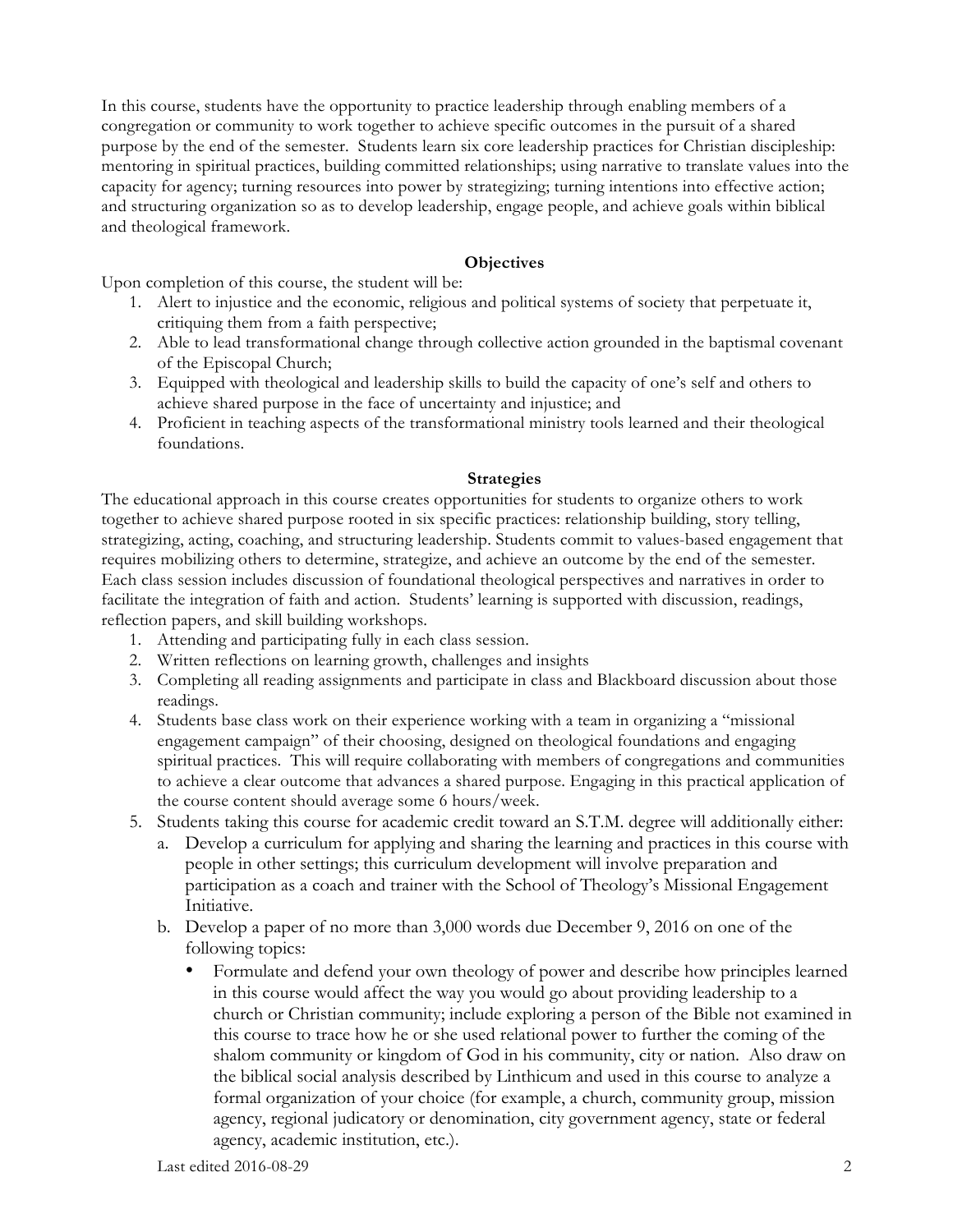## **Evaluation**

The final grades for this integrated theory and practice of ministry course are either P (pass) or F (fail). An exception to this evaluation process may be requested through the registrar and instructor in order to receive a letter grade. To receive the grade of P, you must be doing work comparable to a D or better (66% or more). Pass/fail grades are not included in your grade point average. Self-reflection, initiative and taking risks to expand your learning and skills for ordained ministry is encouraged, and mistakes and failures are expected; in addition, striving for excellence as a manner of life worthy of the gospel is also encouraged.

### **Relational (One-to-One) & Coaching Meetings (20%)**

This course maintains that relational power's most radical act is intentionally building relationships that engage people in public life. During this class each student will conduct numerous strategic individual meetings with people in congregations and their communities. A written record and evaluation of four (4) of these relational meetings during the course will be submitted to Blackboard and discussed in class. Students will also have coaching meetings with peer coaches during the course to assist them with their project learning.

### **Missional Engagement Initiative Team Project Participation (20%)**

Students will work alongside a team developing a project to address a shared need, concern, issue, or injustice in a church, community group, mission agency, regional judicatory or denomination, city government agency, state or federal agency, academic institution, etc. Toward the end of the term, students make a team presentation analyzing the mission project. Students are evaluated not on whether the project is likely to be a "success," but on a demonstrated ability to analyze what is happening, how and why. How is the team using the tools, models, and ideas in this course to move further toward shalom community? What would you change in the way the team is acting on their faith to address an issue or concern in the future?

#### **Reflection Papers (60%)**

Beginning in the third week of class, students submit reflection papers of no more than 750 words (1 ½ pages single spaced) in which they analyze their experience of the project. These reflection papers may also be used as coaching notes for teams working with the Missional Engagement Initiative. Each week we pose questions to stimulate reflection. Reflection papers are due Fridays at 5:00 p.m. prior to the next class session (except for the final one). Of eight (8) total reflection papers, you may skip two for a total of six (6) reflections submitted. One of those six are required, at the end of the term, and is a final reflection paper analyzing the missional project from your personal experience, a description of your understanding of power through the lens of the baptismal covenant, and how that affects practicing prayerful and prophetic leadership in the congregation or community. That final reflection paper is due by Friday of the last day of finals week, December 9, 2016, before midnight. Students in the S.T.M. degree program will also submit their additional paper or curriculum project on that same due date of Friday of the last day of finals week, December 9, 2016, before midnight.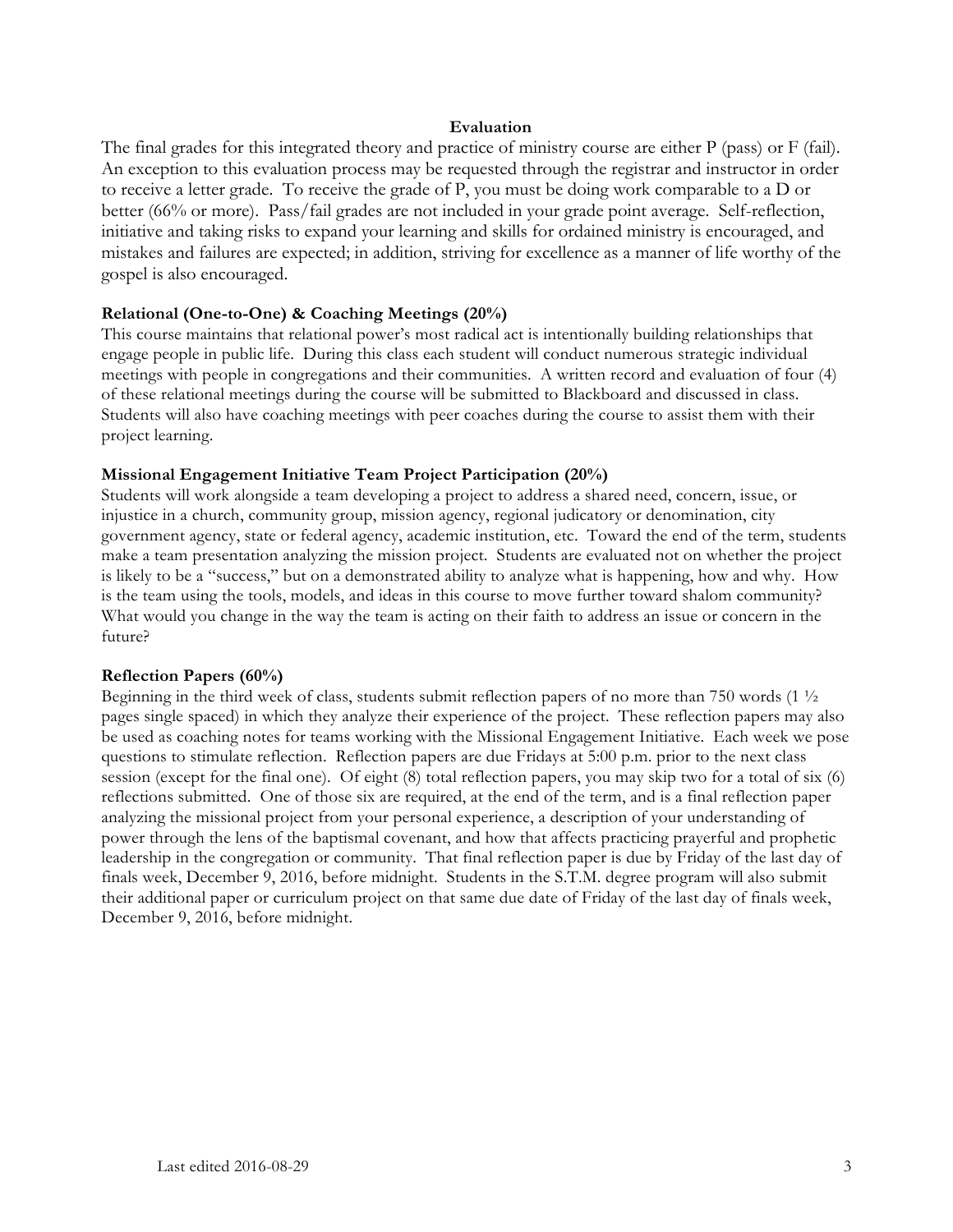## **Course Annotated Bibliography**

## **Required Texts**

- **1.** Chambers, Edward T. *The Power of Relational Action.* Skokie, IL: ACTA Publications, 2009. This small but powerful booklet is one of the best tools for learning about and finding inspiration for why people of faith would want to engage in *the* foundational practice of community organizing – the one-to-ones or relational meetings. The work aptly describes what this course maintains, which is that critical to all transformations are the personal relationships we have, the close connections with others that sustain our lives and give meaning to our larger contexts. The distinction between public and private relationships is an important one, and Chambers makes the case here for the essential, soulful work of building public relationships and how the power of those relationships can translate into personal and social transformation.
- **2.** Chambers, Edward T. *Action Creates Public Life*. Chicago: ACTA Publications, 2010. Reflection that helps create a sense of urgency around the engagement of people of faith in public life. He argues that it is by taking action that we define who we are as adults and help create the world-as-it could-be.
- **3.** Engh, Susan. (w), Mary Kettl (a), and Bob Sitze (a). "Hope at Work." (2009), Evangelical Lutheran Church in America.

A comic book that's serious about drawing people of faith into deeper engagement with their neighborhoods and broader communities. This whimsical resource follows the lives of two Hope Church lay leaders and their pastor as they listen to the joys and concerns of church members and neighbors and then explore ways to respond with public action. Along the way, they join forces with the fictional interfaith community organizing group MISHPAT (Metropolitan Initiative for Strong, Hopeful People Acting Together). Through these characters' courage, as well as their clumsiness, readers are compelled to consider their own congregation's opportunities for more effective public witness and community ministry.

- **4.** Gecan, Michael. *Effective Organizing for Congregational Renewal.* Skokie, IL: ACTA Publications, 2008. Using illustrations from the Roman Catholic, Muslim, Lutheran, Jewish, and Episcopal traditions, this booklet gives a great summary of the ways each of the community organizing tools can renew congregational life. He makes the case that at all times we have two choices in congregational leadership: to continue doing what we always have done or to reorganize and re-energize the way we do things. Whether or not these four universal tools of all effective organizing are employed for justice ministry, the methods of individual (one-to-one relational meetings), power (relational) analysis, teaching and training, and action and evaluation are described in ways that those who may have an "aversion" to community organizing in theory can be encouraged to practice them in other ways as faithful leaders of congregations. This "back door" approach can be helpful for easing into the ideas of organizing where there may be initial resistance.
- **5.** Jacobsen, Dennis A. *Doing Justice: Congregations and Community Organizing*. Minneapolis: Fortress Press, 2001.

Written by a Lutheran priest active in the Gamaliel faith-based community organization, this is probably the best and most concise "how-to" manual for this work. The chapters on Power, Self-Interest, and Agitation are especially helpful for dispelling common misunderstandings of these principles and for integrating it with faith perspectives. The study guide is also particularly helpful.

Last edited 2016-08-29 4 **6.** Krehbiel, Jefferey K. *Reflecting with Scripture on Community Organizing*. Chicago: ACTA Publications, 2010. This is an excellent short resource for giving congregations an introduction to community organizing principles through the lens of bible study. The Group Study Guide in the back uses Walter Wink's *Transforming Bible Study* process to good effect. Using the feeding of the 5,000, Moses call to the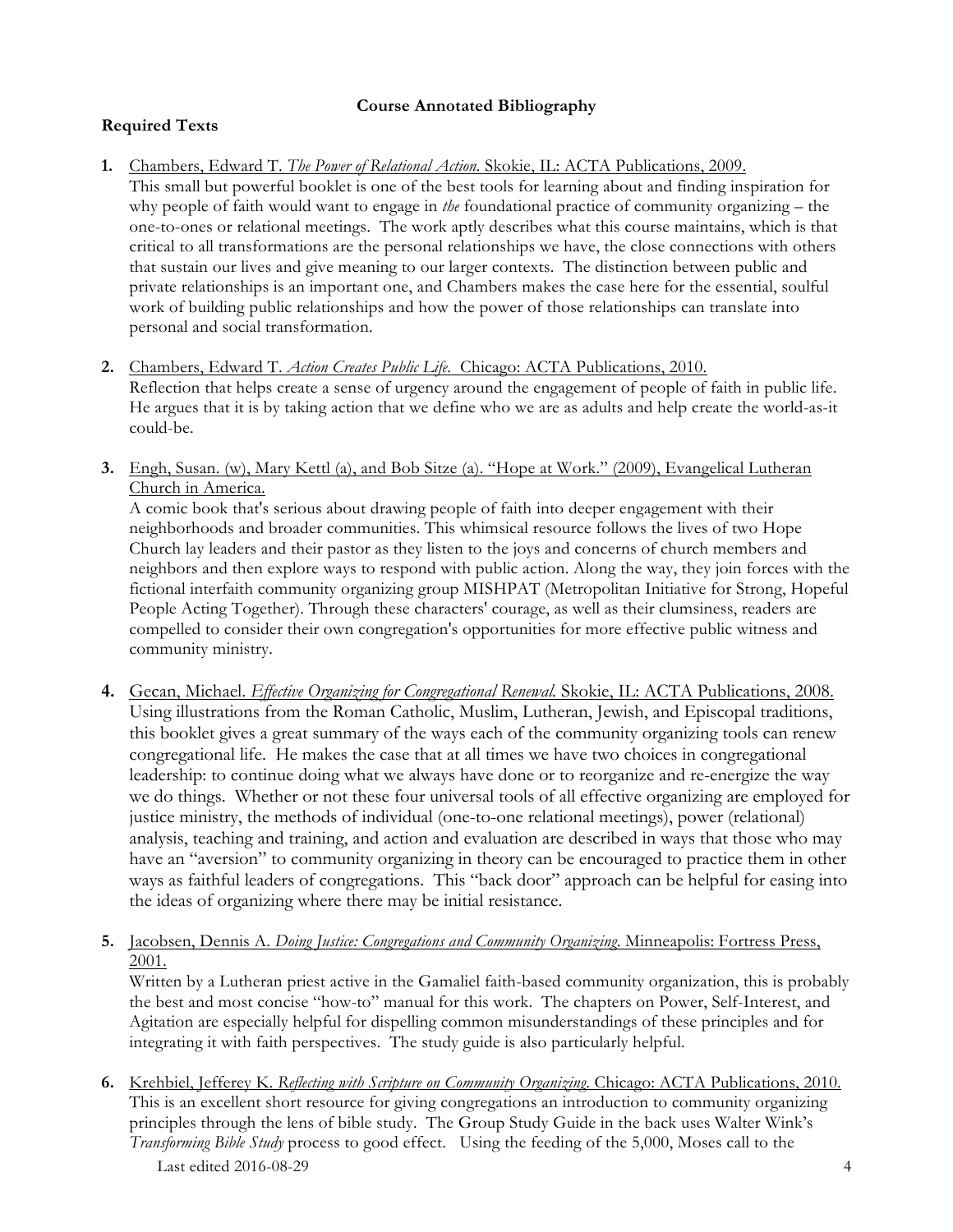mission of God, the parable of the woman and unjust judge, and Isaiah and the prophets the author leads us through the process of conversion from crowd to community, anger to action, pride to perseverance, and the responsibility to keep hope alive, respectively. Key concepts include: 1) a fundamental assumption of organizing is that every community has within it leaders capable of acting on their own behalf in relationship with others; 2) if you cannot remember what you really value, if you do not grieve over the way things are that do not respect those values, you cannot sustain the struggle to organize for change; 3) persistence and public exposure are two of the most potent accountability tools; and 4) what is currently needed is a way of reflection on the relationship between the actions of community organizations in working for justice and the values of faith communities using scripture.

**7.** Salvatierra, Alexia and Peter Heitzel. *Faith-Rooted Organizing: Mobilizing the Church in Service to the World*. Downers Grove, Illinois: InterVarsity Press, 2013.

This book makes a clear distinction between adapting a secular model ("faith-based organizing") and an approach that is rooted in faith principles and practices. Faith-rooted organizing takes the beliefs, values, and disciplines of the people of God as the first order which then shapes and guides not only how we organize for justice but why.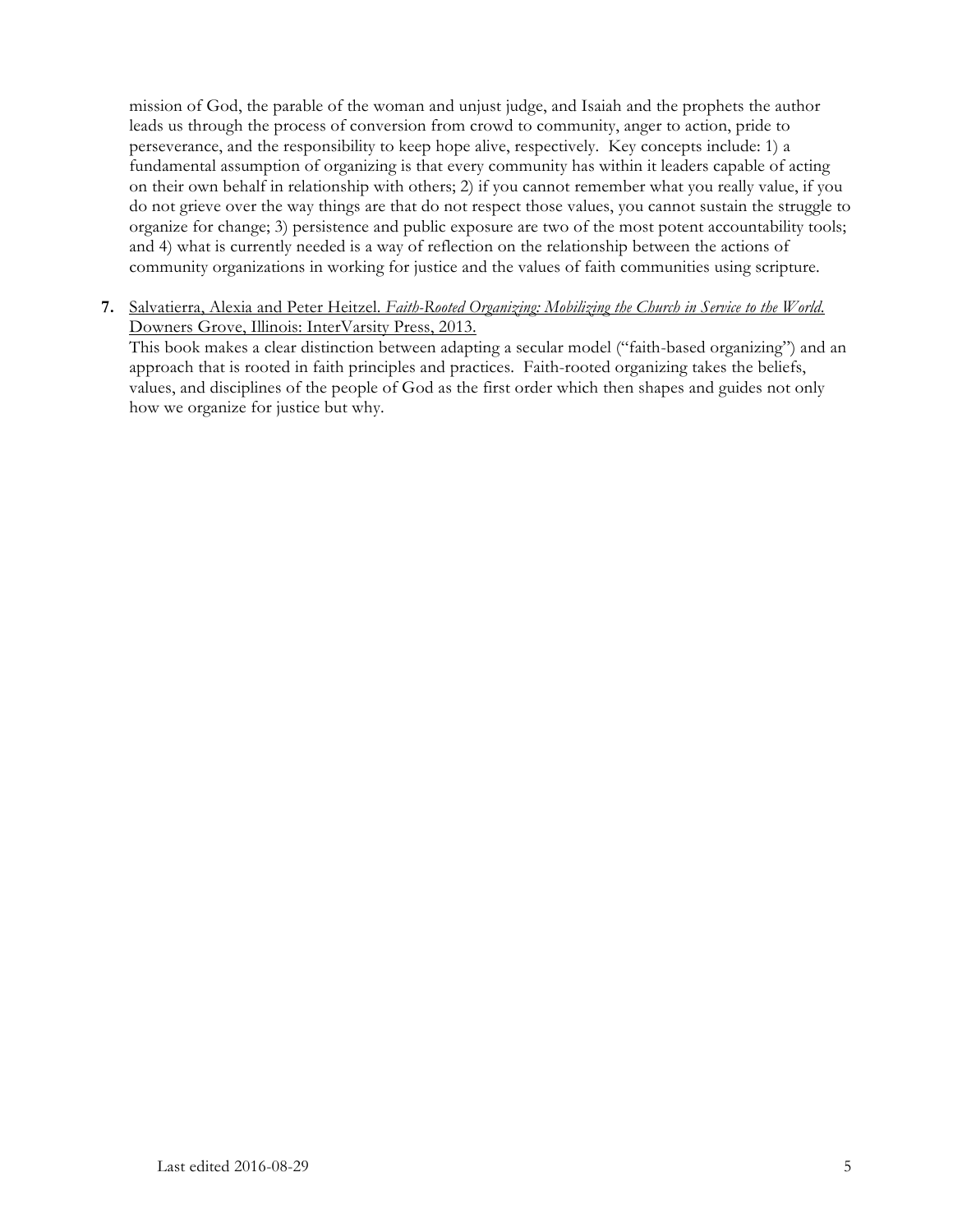## **Texts for Further Reading on Reserve**

**1.** Brueggemann, Walter. *Truth Speaks to Power: The Countercultural Nature of Scripture*. Louisville: Westminster John Knox Press, 2013.

The is a current resource by a scholar highly respected in the Episcopal Church that addresses how "biblical faith is concerned with questions of social justice and the consequent mandate to social action." In particular he speaks to the contention in this course around the essential public nature of using biblical narratives that place the power of YWHW in the public drama alongside the transformative potential of social pain when it is enacted in the public domain, which the instructor describes as "practicing resurrection."

**2.** Ganz, Marshall. "Organizing People, Power, and Change." Class Lecture Notes, John F. Kennedy School of Government, Harvard University, Spring 2014.

The Leadership Development Initiative (LDI) training that the Episcopal Diocese of Massachusetts is using with congregations has been modeled after much of what is taught by Ganz and many other universities in the Leading Change Network. It is integrated with spiritual practices, and adapted for congregational and other contexts. The School of Theology's Missional Engagement Initiative partners with LDI as one of the pioneers in their network for engaging seminarians and congregations in the practical application of the Baptismal Covenant for transformational leadership. Videos of the 14-week graduate course plenary sessions are available here: People, Power & Change Harvard videos (https://www.youtube.com/playlist?list=PL5naSQMdqJZ8jG-m\_e-vAdXDOipdINrLD)

**3.** Kahane, Adam. *Power and Love: A Theory and Practice of Social Change*. A BK Currents Book. 1st ed. San Francisco: Berrett-Koehler Publishers, 2010.

This book is a great synthesis and broad application worldwide of the concepts which Paul Tillich and Martin Luther King, Jr. have shared about love and power. The author helps to reframe notions that are often misunderstood by church leaders and therefore hinder our ability to practically address our toughest group, community and social challenges. Kahane is a behavioral scientist with wide experience in addressing the world's most difficult issues for almost 25 years. He maintains that to co-create new social realities we have to work with two distinct fundamental forces that are in tension: power and love. He describes the generative and degenerative sides of both power and love and uses the analogy of walking on two legs, always being in dynamic balance, for learning to employ both power (the drive to achieve purpose) and love (the drive toward unity) in addressing our social challenges. I understand the church's handicaps around doing justice as based on our being crippled by a failure to theoretically and practically reconcile notions of love and power. We have explicitly focused on one (love) and distained the other (power, though often *covertly* engaging it). When properly articulated, understood, and practiced, generative *power-to* (vs. *powerover*) to create social change is an ongoing journey of moving forward together in ways that require a high degree of accountability and commitment in order to maintain that delicate balance of power and love. Kahane's stories describing real successes and failures help to reframe notions of power and love that are often misunderstood by church leaders and therefore hinder our ability to practically address our toughest group, community, and social challenges.

**4.** Linthicum, Robert C. *Building a People of Power: Equipping Churches to Transform their Communities*. Waynesboro, GA; Federal Way, WA: Authentic Media; Published in partnership with World Vision Press, 2006. Linthicum has taught this course in numerous seminaries and wrote this book as a text for those graduate level seminary courses. It is comprehensive in its social analysis and description of practical application of the values and processes for enabling people to come together to address injustices. However, seminary students here were particularly aware of the differences in biblical theology between our Anglican approach and his more Calvinist one. This disconnect has been a primary impetus for me to re-frame his appropriation of scripture in ways that will be more accessible for Episcopal clergy and laity. The other book that was the basis for this work was designed for interfaith audiences of people who are in a congregational rather than academic setting and is also excellent, *Transforming Power: Biblical Strategies for Making a Difference in Your Community.*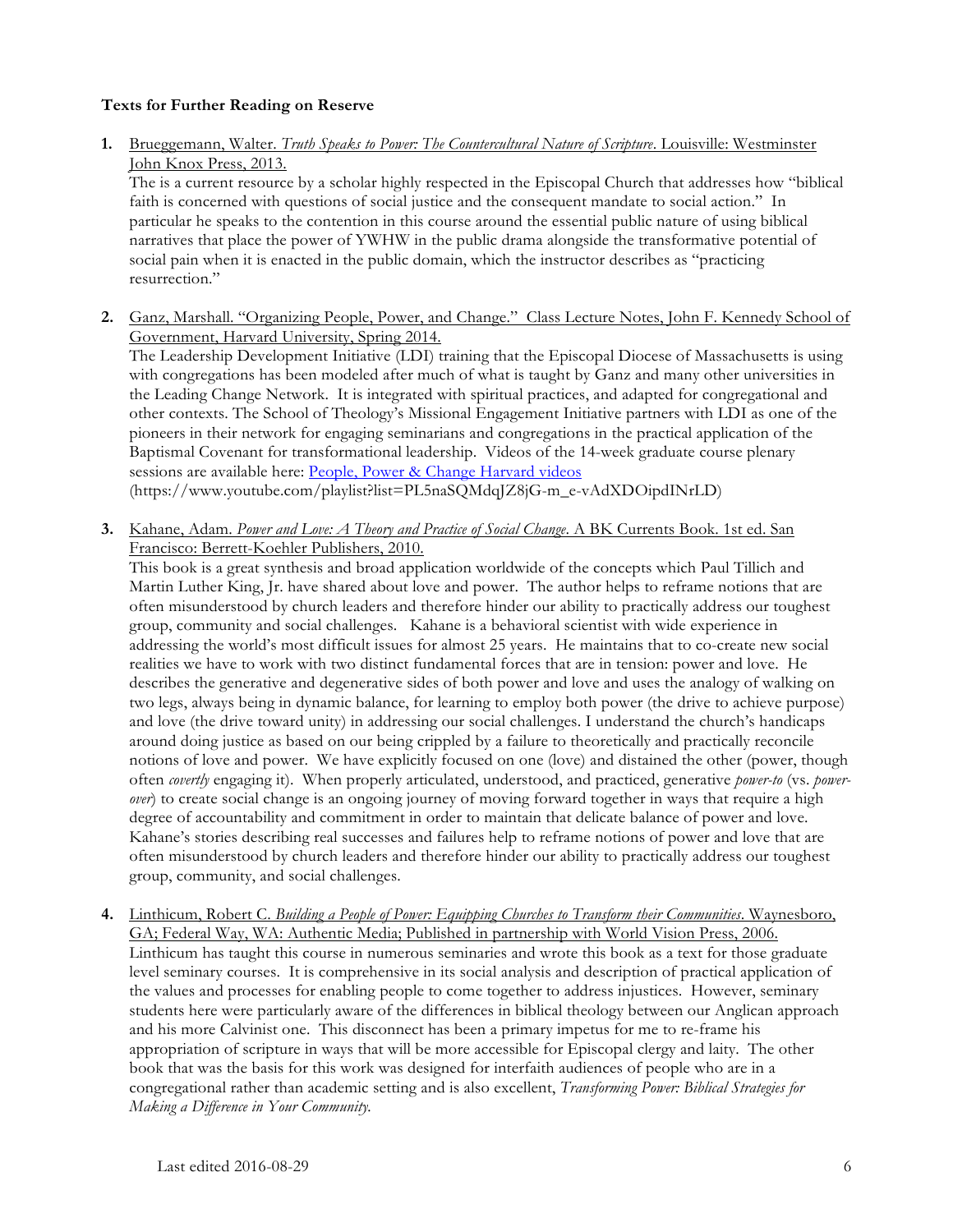## **5.** Linthicum, Robert C*.,* host. "Building a People of Power: Biblical Principles for Faith-based Community Organizing."

A DVD video teaching/training series on principles of community transformation. This is a very practical study in biblical principles for community transformation of political, economic and values-determining systems. It offers practical strategies and methodologies for broad-based organizing so communities can realize what Jesus called, "The Kingdom of God," or as it is called in Hebrew, "The Shalom Community." It includes classroom teaching, interviews, clips from The Visual Bible, and video-taped case histories of community organizing. Broken into six sets, the series can be used in its entirety or as separate mini-courses. The series is taught primarily by Dr. Robert Linthicum, a former pastor and Director of Urban Advance for World Vision International. He has been involved in scores of community organizing projects and has helped train pastors and community leaders in Asia, Africa and Latin America. It is available through Christians Supporting Community Organizing, through their website at **http://www.cscoweb.org/.**

## **Course Work Schedule**

| Seminar<br>session | Date<br>2016                                                                                                                                                       | Worship / Conversation<br><b>FAITH / LOVE</b>                                                 | Reading, Reflection & Responsibility to Prepare                                                                                                                                                                                                                                                                                                                                                                                                                                                                                                                                                                                                                                                                                            | <b>Practical Application</b><br><b>ACTION / POWER</b>                                                                                                                                                                                                                                                                                                                                                                                                                                                                                                                                                                                                                                                                                         |
|--------------------|--------------------------------------------------------------------------------------------------------------------------------------------------------------------|-----------------------------------------------------------------------------------------------|--------------------------------------------------------------------------------------------------------------------------------------------------------------------------------------------------------------------------------------------------------------------------------------------------------------------------------------------------------------------------------------------------------------------------------------------------------------------------------------------------------------------------------------------------------------------------------------------------------------------------------------------------------------------------------------------------------------------------------------------|-----------------------------------------------------------------------------------------------------------------------------------------------------------------------------------------------------------------------------------------------------------------------------------------------------------------------------------------------------------------------------------------------------------------------------------------------------------------------------------------------------------------------------------------------------------------------------------------------------------------------------------------------------------------------------------------------------------------------------------------------|
| 1.                 | Monday<br>8/29<br>3-5 PM                                                                                                                                           | Overview & Introduction<br>The Baptismal Covenant:<br>Faith & Action/<br>Love & Power         | Review Blackboard (Bb)<br>Complete Reading & Viewing on Bb:<br>Hope At Work comic book<br>⋗<br>Review MEI Taste & See Participant Guide from<br>6/18/16                                                                                                                                                                                                                                                                                                                                                                                                                                                                                                                                                                                    | House Meeting                                                                                                                                                                                                                                                                                                                                                                                                                                                                                                                                                                                                                                                                                                                                 |
| No class           | Monday<br>9/05<br>3-5 PM                                                                                                                                           | See below                                                                                     | In lieu of this seminar session the class will participate in<br>the Missional Engagement Initiative (MEI) training held<br>the following Saturday, 9/10/16                                                                                                                                                                                                                                                                                                                                                                                                                                                                                                                                                                                | In lieu of seminar session #2 class session and<br>coursework you will join in the Missional<br>Engagement Initiative (MEI) Training: Foundations of<br>Shared Leadership                                                                                                                                                                                                                                                                                                                                                                                                                                                                                                                                                                     |
| $\overline{2}$ .   | Saturday<br>9/10<br>$9AM -$<br>5 PM<br>Location:<br>Cravens<br>Hall<br>Please<br>plan to<br>arrive at<br>8:15 AM<br>and stay<br>for eval,<br>etc. until<br>6:00 PM | In lieu of class session on<br>Monday, 9/05/16<br>Overview of the 6 discipleship<br>practices | Complete Reading & Viewing on Bb:<br>Individual Meeting with a MEI coach prior to training<br>⋗<br>Review 1:1 relationship-building skills<br>$\circ$<br>⋗<br>Review the MEI Coaches training guide to be provided on<br>Bb by $9/2/16$<br>⋗<br>Review MEI Participant Guide for 9/10/16 Foundations of<br>Shared Leadership event to be provided on Bb by 9/5/16<br>➤<br>Presiding Bishop Curry's Biblical Foundation from video of<br>"Reimaging the Episcopal Church" event<br>Video clip from Presiding Bishop Curry's sermon at<br>⋗<br>Installation at the National Cathedral<br>⋗<br>Prayerful preparation for training and any tasks related to<br>your role as Coaches in Training (CIT) with guidance from<br>your coach partner | Practice to expand the capacity of congregations to<br>lead transformational, life-affirming change: within<br>local communities; within organization, churches,<br>and families, and within themselves. This will happen<br>by training teams to:<br>$\bullet$<br>Practice and coach the craft of public narrative<br>and understand its many uses<br>$\bullet$<br>Establish clear shared purpose, norms, and<br>roles on teams<br>$\bullet$<br>Develop project timelines with measurable<br>goals that align with teams' motivating visions<br>Invite follow-up Review of 1:1 relationship-<br>building skills and to think strategically about<br>whom to cultivate relationships for team<br>building, research, strategizing, and action |
| 3                  | Monday<br>9/12<br>3-5 PM                                                                                                                                           | The Prophetic Call: Values,<br>Justice & Power                                                | Prepare list of potential meetings with congregational and<br>community leaders for review in class<br>Complete Reading & Viewing assigned on Bb prior to class<br>Brueggemann, Walter. Disrupting Pharaoh's Narrative,<br>⋗<br>DART video<br>$\blacktriangleright$<br>Linthicum, Building a People of Power (Introduction,<br>Where to Begin)                                                                                                                                                                                                                                                                                                                                                                                             | Shared Structure:<br>Building effective, strong, diverse teams<br>$\bullet$<br>Creating shared purpose and roles and<br>norms<br>Shared Guidance (Coaching skills) discussed and<br>practiced in class                                                                                                                                                                                                                                                                                                                                                                                                                                                                                                                                        |
| 4.                 | Monday<br>9/19<br>3-5 PM                                                                                                                                           | The Apostles Creed                                                                            | Reflection paper #1 due<br>Complete Reading & Viewing assigned on Bb prior to class<br>Jacobsen, Doing Justice (Preface, The World as It Is,<br>⋗<br>The World as It Should Be, Self-Interest, One-on-<br>Ones)<br>⋗<br>Chambers, The Power of Relational Action                                                                                                                                                                                                                                                                                                                                                                                                                                                                           | Shared Story (Public Narrative) coaching in class<br>Shared Commitment (1:1) coaching in progress with<br>meetings                                                                                                                                                                                                                                                                                                                                                                                                                                                                                                                                                                                                                            |
| 5.                 | Monday<br>10/03<br>3-5 PM                                                                                                                                          | Faith-Rooted Organizing                                                                       | Reflection paper #2 due<br>Complete Reading & Viewing assigned on Bb prior to class:<br>Salvatierra, Faith-Rooted Organizing:<br>⋗<br>Introduction<br>The Roots of Faith-Rooted Organizing<br>Dreaming God's Dream Together<br>The Goals of Faith-Rooted Organizing<br>Prophetic Advocacy & Public Witness<br>Recruitment: God's Pitchfork                                                                                                                                                                                                                                                                                                                                                                                                 | God's Broken Heart - Seeing through the eyes of<br>Jesus exercise<br>Recruitment - Motivating Participation exercise<br>Developing Leadership Teams exercise                                                                                                                                                                                                                                                                                                                                                                                                                                                                                                                                                                                  |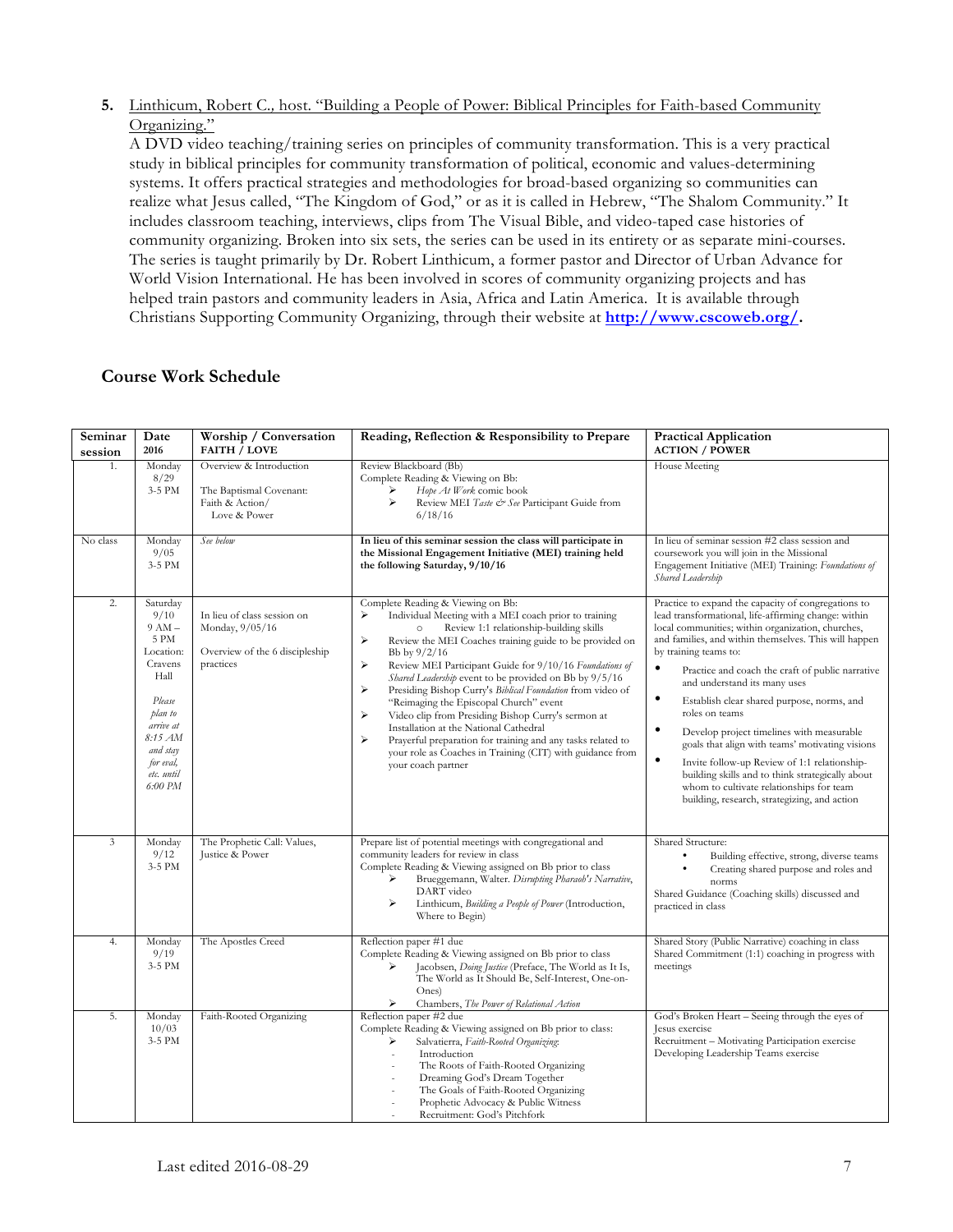| 6.  | Monday<br>10/10<br>3-5 PM<br>Discuss re-<br>schedule | Baptismal Renunciations &<br>Affirmations                               | Reflection paper #3 due<br>Complete Reading & Viewing assigned on Bb prior to class<br>Chambers, Action Creates Public Life<br>⋗<br>⋗<br>Jacobsen, Doing Justice (Engaging the Public Arena,<br>Congregation-Based Community Organizing)                           | Shared Commitment (1:1) coaching in progress with<br>meetings                                                                                                                                                                                                                                                                                                                                                                                                                                                                         |
|-----|------------------------------------------------------|-------------------------------------------------------------------------|--------------------------------------------------------------------------------------------------------------------------------------------------------------------------------------------------------------------------------------------------------------------|---------------------------------------------------------------------------------------------------------------------------------------------------------------------------------------------------------------------------------------------------------------------------------------------------------------------------------------------------------------------------------------------------------------------------------------------------------------------------------------------------------------------------------------|
| 7.  | Monday<br>10/17<br>3-5 PM                            | "Will you proclaim by word and<br>example"<br>"Will you seek and serve" | Reflection paper #4 due<br>Complete Reading & Viewing assigned on Bb prior to class:<br>Jacobsen, Doing Justice (Power)<br>⋗                                                                                                                                       | Shared Strategy<br>Coaching project development                                                                                                                                                                                                                                                                                                                                                                                                                                                                                       |
| 8.  | Monday<br>10/24<br>3-5 PM                            | "Will you continue in the apostles<br>teaching"                         | Reflection paper #5 due<br>Complete Reading & Viewing assigned on Bb prior to class<br>Jacobsen, Doing Justice (Agitation)<br>⋗<br>⋗<br>Krehbiel, Reflecting with Scripture on Community<br>Organizing (Introduction and 1st bible study on<br>Crowd to Community) | Shared Action<br>٠<br>Motivational Task Design                                                                                                                                                                                                                                                                                                                                                                                                                                                                                        |
| 9.  | Monday<br>10/31<br>3-5 PM                            | "Will you strive for justice "                                          | Reflection paper #6 due<br>Complete Reading & Viewing assigned on Bb prior to class<br>Jacobsen, Doing Justice (Community)<br>⋗<br>⋗<br>Krehbiel, Reflecting with Scripture on Community<br>Organizing (2 <sup>nd</sup> bible study on Anger to Action)            | Shared Guidance<br>Peer Coaching<br>Theological Reflection on Case Studies                                                                                                                                                                                                                                                                                                                                                                                                                                                            |
| 10. | Monday<br>11/07<br>3-5 PM                            | "Will you persevere in resisting<br>evil"                               | Reflection paper #7 due Complete Reading & Viewing assigned<br>on Bb prior to class<br>Krehbiel, Reflecting with Scripture on Community<br>⋗<br>Organizing (3rd bible study on Pride to Perseverance)                                                              | Shared Guidance<br>Peer Coaching<br>Theological Reflection on Case Studies                                                                                                                                                                                                                                                                                                                                                                                                                                                            |
| 11. | Monday<br>11/14<br>3-5 PM                            | Baptismal Prayers for the<br>Candidates                                 | Complete Reading & Viewing assigned on Bb prior to class<br>Gecan, Effective Organizing for Congregational Renewal<br>⋗                                                                                                                                            | Shared Guidance<br>$\bullet$<br>Peer Coaching<br>Theological Reflection on Case Studies                                                                                                                                                                                                                                                                                                                                                                                                                                               |
| 12. | Monday<br>11/21<br>3-5 PM                            | Celebration                                                             | Complete Reading & Viewing assigned on Bb prior to class:<br>Jacobsen, <i>Doing Justice</i> (A Spirituality for the Long<br>⋗<br>Haul)<br>⋗<br>Salvatierra, Faith-Rooted Organizing (Prophetic<br>Spirituality)                                                    | Peer Coaching<br>Theological Reflection on Case Studies<br>Planning for Team Project Presentation &<br>Celebration on Saturday, April 22, 2017: Location<br>and time TBD by teams                                                                                                                                                                                                                                                                                                                                                     |
| 13. | No Class<br>Tuesday<br>11/29<br>3-5 PM               | Congregation & Community<br>Teams in the field                          | No seminar meeting in lieu of participation in one of the regional<br>MEI Team meetings for a mid-program gathering for<br>supplemental training.<br>Location and date TBD by teams<br>(planned for a Saturday in October or November, 9 AM - 4 PM)                | A presentation with the congregation & community<br>team with the whom you are partnered analyzing the<br>missional project. Students are evaluated not on<br>whether the project is likely to be a "success," but on<br>a demonstrated ability to analyze what is happening,<br>how and why. How is the team using the tools,<br>models, and ideas in this course to move further<br>toward shalom community? What would you change<br>in the way the team is acting on their faith to address<br>an issue or concern in the future? |
| 14. | Finals<br>Week                                       |                                                                         | Final Reflection paper #8 due on Friday, Dec. 9, 2016<br>STM Final paper or curriculum project due on Friday, Dec.                                                                                                                                                 | A final reflection paper analyzing the missional<br>project of the congregation with whom you are<br>partnered from your personal experience: a<br>description of your understanding of power through<br>the lens of the baptismal covenant, and how that<br>affects practicing prayerful and prophetic leadership                                                                                                                                                                                                                    |
|     |                                                      |                                                                         | 9, 2016                                                                                                                                                                                                                                                            | in the congregation or community.                                                                                                                                                                                                                                                                                                                                                                                                                                                                                                     |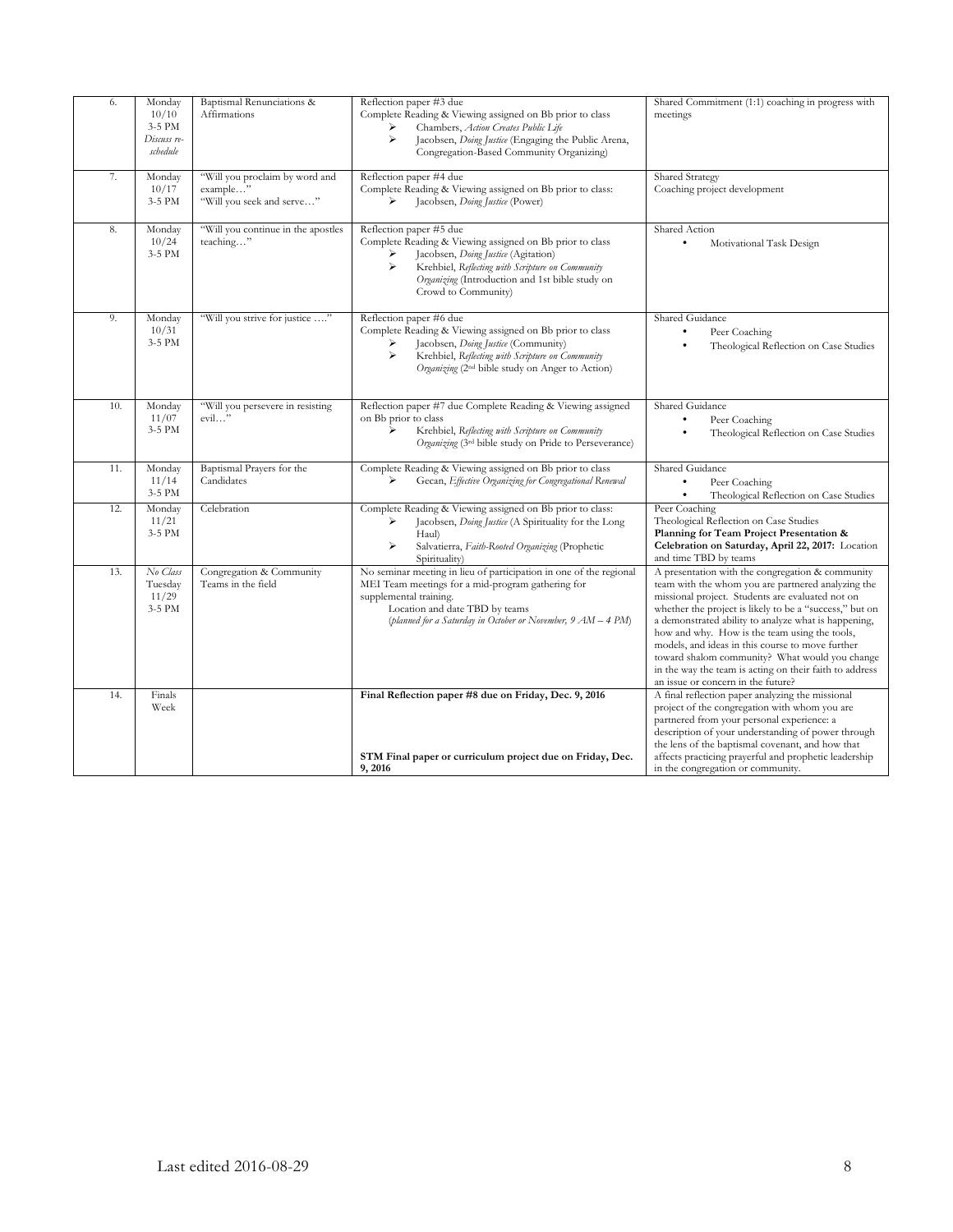# **Transforming Congregations & Communities Course Work Schedule**

| Seminar<br>session   | Date<br>2016                                                                                                                                                                  | Worship / Conversation<br><b>FAITH / LOVE</b>                                                                                                | Reading, Reflection & Responsibility to Prepare                                                                                                                                                                                                                                                                                                                                                                                                                                                                                                                                                                                                                                                                                                                                                          | <b>Practical Application</b><br><b>ACTION / POWER</b>                                                                                                                                                                                                                                                                                                                                                                                                                                                                                                                                                                                                                                                                                                           |
|----------------------|-------------------------------------------------------------------------------------------------------------------------------------------------------------------------------|----------------------------------------------------------------------------------------------------------------------------------------------|----------------------------------------------------------------------------------------------------------------------------------------------------------------------------------------------------------------------------------------------------------------------------------------------------------------------------------------------------------------------------------------------------------------------------------------------------------------------------------------------------------------------------------------------------------------------------------------------------------------------------------------------------------------------------------------------------------------------------------------------------------------------------------------------------------|-----------------------------------------------------------------------------------------------------------------------------------------------------------------------------------------------------------------------------------------------------------------------------------------------------------------------------------------------------------------------------------------------------------------------------------------------------------------------------------------------------------------------------------------------------------------------------------------------------------------------------------------------------------------------------------------------------------------------------------------------------------------|
| 1.                   | Monday<br>8/29<br>3-5 PM                                                                                                                                                      | Overview & Introduction<br>The Baptismal Covenant:<br>Faith & Action/Love & Power                                                            | Review Blackboard (Bb)<br>Complete Reading & Viewing on Bb:<br>Hope At Work comic book<br>⋗<br>Review MEI Taste & See Participant Guide                                                                                                                                                                                                                                                                                                                                                                                                                                                                                                                                                                                                                                                                  | House Meeting                                                                                                                                                                                                                                                                                                                                                                                                                                                                                                                                                                                                                                                                                                                                                   |
| No class             | Monday<br>9/05<br>3-5 PM                                                                                                                                                      | See below                                                                                                                                    | In lieu of this seminar session the class will participate in<br>the Missional Engagement Initiative (MEI) training held<br>the following Saturday, 9/10/16                                                                                                                                                                                                                                                                                                                                                                                                                                                                                                                                                                                                                                              | In lieu of seminar session #2 class session and<br>coursework you will join in the Missional<br>Engagement Initiative (MEI) Training: Foundations of<br>Shared Leadership                                                                                                                                                                                                                                                                                                                                                                                                                                                                                                                                                                                       |
| 2.<br>$\mathfrak{Z}$ | Saturday<br>9/10<br>$9 AM -$<br>5 PM<br>Location:<br>Cravens<br>Hall<br>Please<br>plan to<br>arrive at<br>8:15 AM<br>and stay<br>for eval,<br>etc. until<br>6:00 PM<br>Monday | In lieu of class session on<br>Monday, 9/05/16<br>Overview of the 6 discipleship<br>practices                                                | Complete Reading & Viewing on Bb:<br>⋗<br>Individual Meeting with a MEI coach prior to training<br>Review 1:1 relationship-building skills<br>$\circ$<br>⋗<br>Review the MEI Coaches training guide to be provided on<br>Bb by $9/2/16$<br>⋗<br>Review MEI Participant Guide for 9/10/16 Foundations of<br>Shared Leadership event to be provided on Bb by 9/5/16<br>⋗<br>Presiding Bishop Curry's Biblical Foundation from video of<br>"Reimaging the Episcopal Church" event<br>⋗<br>Video clip from Presiding Bishop Curry's sermon at<br>Installation at the National Cathedral<br>⋗<br>Prayerful preparation for training and any tasks related to<br>your role as Coaches in Training (CIT) with guidance from<br>your coach partner<br>Prepare list of potential meetings with congregational and | Practice to expand the capacity of congregations to<br>lead transformational, life-affirming change: within<br>local communities; within organization, churches,<br>and families, and within themselves. This will happen<br>by training teams to:<br>$\bullet$<br>Practice and coach the craft of public narrative<br>and understand its many uses<br>٠<br>Establish clear shared purpose, norms, and<br>roles on teams<br>$\bullet$<br>Develop project timelines with measurable<br>goals that align with teams' motivating visions<br>٠<br>Invite follow-up Review of 1:1 relationship-<br>building skills and to think strategically about<br>whom to cultivate relationships for team<br>building, research, strategizing, and action<br>Shared Structure: |
|                      | 9/12<br>3-5 PM                                                                                                                                                                | The Apostles Creed<br>"Will you continue in the apostles<br>teaching and fellowship, in the<br>breaking of the bread and in the<br>prayers?" | community leaders for review in class<br>Complete Reading & Viewing assigned on Bb prior to class<br>⋗<br>Brueggemann, Walter. Disrupting Pharaoh's Narrative,<br>DART video<br>⋗<br>Linthicum, Building a People of Power (Introduction,<br>Where to Begin)<br>⋗<br>Linthicum's "The Prophetic Call" and "Values,<br>Justice & Power"                                                                                                                                                                                                                                                                                                                                                                                                                                                                   | ٠<br>Building effective, strong, diverse teams<br>Creating shared purpose and roles and<br>٠<br>norms                                                                                                                                                                                                                                                                                                                                                                                                                                                                                                                                                                                                                                                           |
| 4.                   | Monday<br>9/19<br>3-5 PM                                                                                                                                                      | "Will you seek and serve Christ<br>in all people, loving your<br>neighbor as yourself"                                                       | Reflection paper #1 due<br>Complete Reading & Viewing assigned on Bb prior to class<br>Jacobsen, Doing Justice (Preface, The World as It Is,<br>➤<br>The World as It Should Be, Self-Interest, One-on-<br>Ones)<br>Chambers, The Power of Relational Action<br>⋗                                                                                                                                                                                                                                                                                                                                                                                                                                                                                                                                         | Shared Commitment:<br>1:1 practice & coaching                                                                                                                                                                                                                                                                                                                                                                                                                                                                                                                                                                                                                                                                                                                   |
| 5.                   | Monday<br>10/03<br>3-5 PM                                                                                                                                                     | Faith-Rooted Organizing<br>The Apostles Creed                                                                                                | Reflection paper #2 due<br>Complete Reading & Viewing assigned on Bb prior to class:<br>Salvatierra, Faith-Rooted Organizing:<br>⋗<br>Introduction<br>The Roots of Faith-Rooted Organizing: Dreaming<br>God's Dream Together<br>The Goals of Faith-Rooted Organizing<br>Prophetic Advocacy & Public Witness<br>Recruitment: God's Pitchfork                                                                                                                                                                                                                                                                                                                                                                                                                                                              | Building the Body: Strengthening our Capacity<br>To Follow the Jesus who Transforms the World                                                                                                                                                                                                                                                                                                                                                                                                                                                                                                                                                                                                                                                                   |
| 6.                   | Monday<br>10/10<br>3-5 PM<br>Discuss re-<br>schedule                                                                                                                          | "Will you proclaim by word and<br>example the Good News of God<br>in Christ"                                                                 | Reflection paper #3 due<br>Complete Reading & Viewing assigned on Bb prior to class<br>➤<br>Ganz Lecture Notes, What is Public Narrative?                                                                                                                                                                                                                                                                                                                                                                                                                                                                                                                                                                                                                                                                | Shared Story:<br>Public Narrative practice and coaching                                                                                                                                                                                                                                                                                                                                                                                                                                                                                                                                                                                                                                                                                                         |
| 7.                   | Monday<br>10/17<br>3-5 PM                                                                                                                                                     | Baptismal Renunciations &<br>Affirmations<br>"Will you persevere in resisting<br>evil and whenever you sin repent<br>and return to the Lord? | Reflection paper #4 due<br>Complete Reading & Viewing assigned on Bb prior to class:<br>Chambers, Action Creates Public Life<br>⋗<br>Jacobsen, Doing Justice (Engaging the Public Arena,<br>⋗<br>Congregation-Based Community Organizing)<br>⋗<br>Jacobsen, Doing Justice (Power)                                                                                                                                                                                                                                                                                                                                                                                                                                                                                                                        | Shared Strategy - Mapping Actors<br>Shared Guidance (Coaching skills) discussed and<br>practiced in class                                                                                                                                                                                                                                                                                                                                                                                                                                                                                                                                                                                                                                                       |
| 8.                   | Monday<br>10/24<br>3-5 PM                                                                                                                                                     | "Will you continue in the apostles<br>teaching"                                                                                              | Reflection paper #5 due<br>Complete Reading & Viewing assigned on Bb prior to class<br>Jacobsen, Doing Justice (Agitation)<br>⋗<br>⋗<br>Krehbiel, Reflecting with Scripture on Community<br>Organizing (Introduction and 1st bible study on<br>Crowd to Community)                                                                                                                                                                                                                                                                                                                                                                                                                                                                                                                                       | Shared Action<br>Motivational Task Design<br>٠                                                                                                                                                                                                                                                                                                                                                                                                                                                                                                                                                                                                                                                                                                                  |
| 9.                   | Monday<br>10/31<br>3-5 PM                                                                                                                                                     | "Will you strive for justice "                                                                                                               | Reflection paper #6 due<br>Complete Reading & Viewing assigned on Bb prior to class<br>Jacobsen, Doing Justice (Community)<br>⋗<br>Krehbiel, Reflecting with Scripture on Community<br>Organizing (2 <sup>nd</sup> bible study on Anger to Action)                                                                                                                                                                                                                                                                                                                                                                                                                                                                                                                                                       | Shared Guidance<br>$\bullet$<br>Peer Coaching<br>Theological Reflection on Case Studies                                                                                                                                                                                                                                                                                                                                                                                                                                                                                                                                                                                                                                                                         |
| 10.                  | Monday<br>11/07<br>3-5 PM                                                                                                                                                     | "Will you persevere in resisting<br>$evil$ "                                                                                                 | Reflection paper #7 due Complete Reading & Viewing assigned<br>on Bb prior to class<br>⋗<br>Krehbiel, Reflecting with Scripture on Community<br>Organizing (3rd bible study on Pride to Perseverance)                                                                                                                                                                                                                                                                                                                                                                                                                                                                                                                                                                                                    | Shared Guidance<br>Peer Coaching<br>Theological Reflection on Case Studies                                                                                                                                                                                                                                                                                                                                                                                                                                                                                                                                                                                                                                                                                      |
| 11.                  | Monday<br>11/14<br>3-5 PM                                                                                                                                                     | Baptismal Prayers for the<br>Candidates                                                                                                      | Complete Reading & Viewing assigned on Bb prior to class<br>Gecan, Effective Organizing for Congregational Renewal<br>⋗                                                                                                                                                                                                                                                                                                                                                                                                                                                                                                                                                                                                                                                                                  | Shared Guidance<br>$\bullet$<br>Peer Coaching<br>$\bullet$<br>Theological Reflection on Case Studies                                                                                                                                                                                                                                                                                                                                                                                                                                                                                                                                                                                                                                                            |
| 12.                  | Monday<br>11/21<br>3-5 PM                                                                                                                                                     | Celebration                                                                                                                                  | Complete Reading & Viewing assigned on Bb prior to class:<br>Jacobsen, Doing Justice (A Spirituality for the Long<br>Haul)<br>⋗<br>Salvatierra, Faith-Rooted Organizing (Prophetic<br>Spirituality)                                                                                                                                                                                                                                                                                                                                                                                                                                                                                                                                                                                                      | Peer Coaching<br>Theological Reflection on Case Studies<br>Planning for Team Project Presentation &<br>Celebration (for MEI on Saturday, April 22, 2017)<br>Location and time TBD by teams                                                                                                                                                                                                                                                                                                                                                                                                                                                                                                                                                                      |
| 13.                  | No Class<br>Tuesday<br>11/29<br>3-5 PM<br>Tue.,                                                                                                                               | Congregation & Community<br>Teams in the field<br>Evening Class Celebration                                                                  | No seminar meeting in lieu of participation in one of the regional<br>MEI Team meetings for a mid-program gathering for<br>supplemental training. Location and date TBD by teams<br>• Saturday, Nov. 12th 9 AM - 4 PM<br>• Saturday, Dec. 3rd 9 AM - 3 PM (with working lunch)<br>· Saturday, Jan.<br>Negotiate with class members                                                                                                                                                                                                                                                                                                                                                                                                                                                                       | A presentation applying course learning to analyzing<br>or building capacity for the missional project. How is<br>the team using the tools, models, and ideas in this<br>course to move further toward shalom community?<br>What would you change in the way the team is acting<br>on their faith to address an issue or concern in the<br>future?                                                                                                                                                                                                                                                                                                                                                                                                              |
| 14.                  | 11/29<br>Finals                                                                                                                                                               |                                                                                                                                              | Final Reflection paper #8 due on Friday, Dec. 9, 2016                                                                                                                                                                                                                                                                                                                                                                                                                                                                                                                                                                                                                                                                                                                                                    | A final reflection paper analyzing the missional                                                                                                                                                                                                                                                                                                                                                                                                                                                                                                                                                                                                                                                                                                                |
|                      | Week                                                                                                                                                                          |                                                                                                                                              | STM Final paper or curriculum project due on Friday, Dec.<br>9, 2016                                                                                                                                                                                                                                                                                                                                                                                                                                                                                                                                                                                                                                                                                                                                     | project you have been part of from your personal<br>experience: a description of your understanding of<br>power through the lens of the baptismal covenant,<br>and how that affects practicing prayerful and<br>prophetic leadership in the congregation or<br>community.                                                                                                                                                                                                                                                                                                                                                                                                                                                                                       |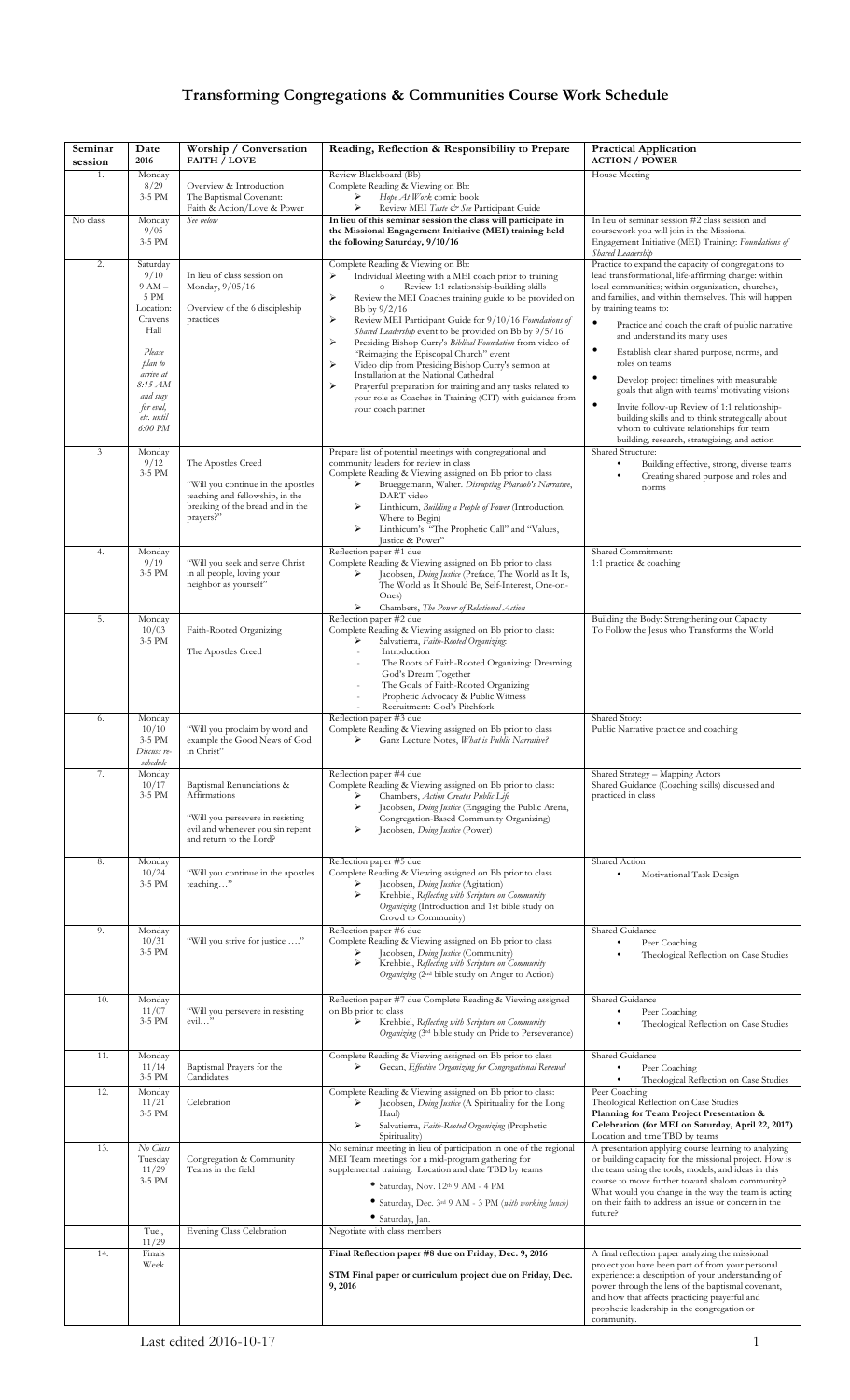## **Clarification on Fulfilling the Item Listed on the Syllabus Evaluation as "Missional Engagement Initiative Team Project Participation (20%)"**

From the syllabus: *Students will work alongside a team developing a project to address a shared need, concern, issue, or injustice in a church, community group, mission agency, regional judicatory or denomination, city government agency, state or federal agency, academic institution, etc. Toward the end of the term, students make a team presentation analyzing the mission project. Students are evaluated not on whether the project is likely to be a "success," but on a demonstrated ability to analyze what is happening, how and why. How is the team using the tools, models, and ideas in this course to move further toward shalom community? What would you change in the way the team is acting on their faith to address an issue or concern in the future?*

As we discussed in class on Sept. 12, 2016, your practical application learning for the course may be in working alongside or creating a team developing a project to address a shared need, concern, issue, or injustice **of your choosing**. The team you work alongside or create does not need to be a church participating in the Missional Engagement Initiative (MEI). The information below is an attempt to clarify the variety of ways that may take shape.

### Core Expectations for this Evaluation piece of the syllabus:

- 1. Attend the *Foundations of Shared Leadership* training on Sept. 10, 2016 from 9:00 AM 5:00 PM
- 2. Present course material and facilitate training event(s) for a church, school, or community team during the semester.\*
	- a. The total contact time would be approximately 6 hours for the training.
	- b. This might be done in a day long event or over several shorter workshop events, depending on the needs of the group being trained
	- c. You may choose to serve on the training team with others in preparing and leading the Saturday MEI Mid-Program training event in one of the regions this fall
		- i. If you are assisting with a "launched" MEI partner, it would be in the region of that team
		- ii. If you are not assisting with an MEI partner team, you can still be part of the the training team for one of the churches/regions
- 3. Participate in the fall coaching clinic via the internet with other coaches and team coordinators.
- 4. Pray for the person/people you are coaching or training before each session, and for yourself as well.

\*For instance:

- One person might choose to host a Public Narrative training event, or conduct a 1-1 listening campaign with the students at St. Andrews Sewanee School. Another student(s) could be part of planning and carrying out that training.
- You could work together with others to host a "make-up" training event at one of the three or four churches who weren't able to send their teams to the Sept. 10<sup>th</sup> event.
- You may decide to use "The Prophetic Call" or "Values, Justice, and Power" presentations with a field education site or at one of the Mid-Program Training Days
- You could host a workshop at one of our surrounding congregations or community groups using Alexia Salvatierra's material following her time with us.
- You can start your own missional project around an urgent challenge you'd like to address and form a team and prepare and lead them in using the course material.

#### Optional Opportunities to Negotiate beyond the Core Expectations:

- Attend the Oct. 1, 2016 optional coaching clinic with the Rev. Alexia Salvatierra at Otey Memorial Parish from 10:00 AM – 1:00 PM
- Assist in coaching the team coordinator by phone or in person for 30-60 minutes every other week.
- You may choose to be a member of the church-based team that is being coached in the MEI program this semester.

#### Basic Goal for Coaching/Leadership Development Process

- 1. I do. You watch. We talk.
- 2. I do. You help. We talk.
- 3. You do. I help. We talk.
- 4. You do. I watch. We talk.
- 5. You do. New apprentice watches. You all talk.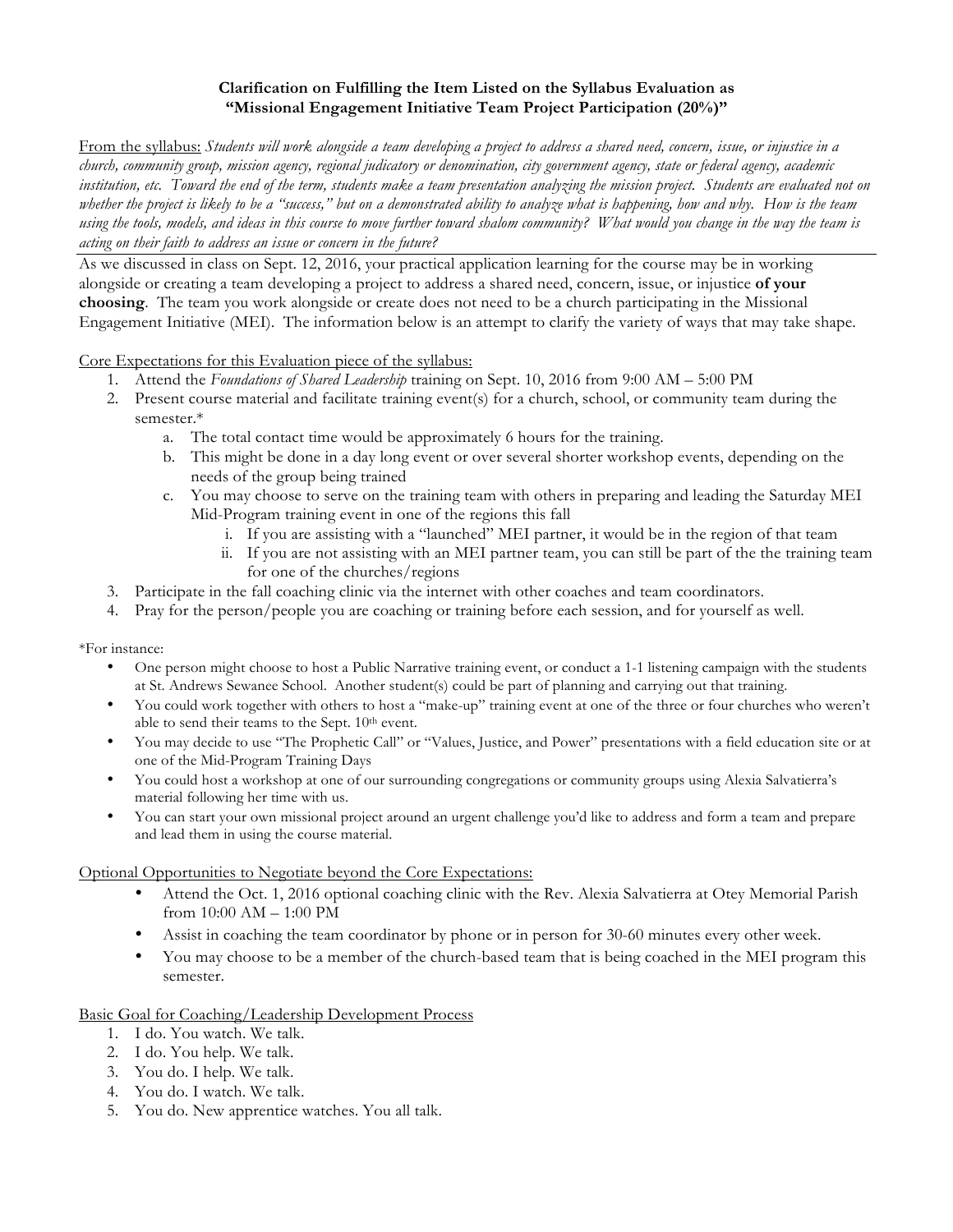# **Transforming Congregations & Communities Class Shared Structure**

## **Shared Purpose** (*first draft from* 9/12/2016)

Our class's shared purpose is to offer one another support and compassion whilst we explore, practice, and share learning associated with transforming and integrating congregations and communities; empowering God's people to follow Jesus in new ways to share a common life and foster discipleship in His kingdom.

## **Norms/Expectations** (*first draft from* 9/12/2016)

| Discussion and Decision-making:<br>How we will discuss options and reach decisions as a team to ensure vigorous input and debate?                                                                                                                                                                                                                                                                                                                                                                                                                                                                                                                                                                                             |                                                                                                                                |
|-------------------------------------------------------------------------------------------------------------------------------------------------------------------------------------------------------------------------------------------------------------------------------------------------------------------------------------------------------------------------------------------------------------------------------------------------------------------------------------------------------------------------------------------------------------------------------------------------------------------------------------------------------------------------------------------------------------------------------|--------------------------------------------------------------------------------------------------------------------------------|
| Always Do<br>Engage in open, honest debate; Ask open-ended questions; Balance advocacy<br>with inquiry, Step up - Step back, Try it on; suspend judgment, Periodic check-<br>ins<br>The group will try to make decisions based on consensus, acknowledging<br>we function within a larger system of traditional academic roles and norms.                                                                                                                                                                                                                                                                                                                                                                                     | Never Do<br>Engage in personal attacks<br>Fail to listen to what others<br>say<br>Jump to conclusions                          |
| <b>Meeting Management:</b><br>How will we manage meetings to respect each other's time?                                                                                                                                                                                                                                                                                                                                                                                                                                                                                                                                                                                                                                       |                                                                                                                                |
| Always Do<br>Start on time; stay on time, return from breaks on time; Be fully present<br>throughout the meeting; Everyone will come prepared to class. We understand<br>prepared to mean that one is productive and able to contribute.<br>**Meeting time is 3:00 - 5:00 p.m. with a ten minute break somewhere in<br>the middle                                                                                                                                                                                                                                                                                                                                                                                             | Never Do<br>Come to meetings<br>unprepared<br>Answer cell phones or do<br>email                                                |
| Accountability:<br>How we will delegate responsibilities for actions and activities? How will we follow through on commitments?                                                                                                                                                                                                                                                                                                                                                                                                                                                                                                                                                                                               |                                                                                                                                |
| Always<br>Clarify understanding, Provide follow-up on action items, Ask for/offer support<br>when there is a need; Weekly check-in<br>For corrections, the class invites everyone to practice self-correction. If a<br>correction does not happen, class members will hold each other<br>accountable by asking: "how can we help you ?" We will also have a 5-<br>minute clearing time at the end of each class session. We will acknowledge<br>when norms are not followed with one another by picking one of the<br>following:<br>Bring a treat for the class to share<br>Say sorry and ask how you might better help the group<br>Sing for the group<br>Contribute to a 'common pot' to be used at the end of our semester | Never Do<br>Assume you have agreement<br>Assume tasks are getting<br>done<br>Commit to a task that you<br>know you<br>won't do |